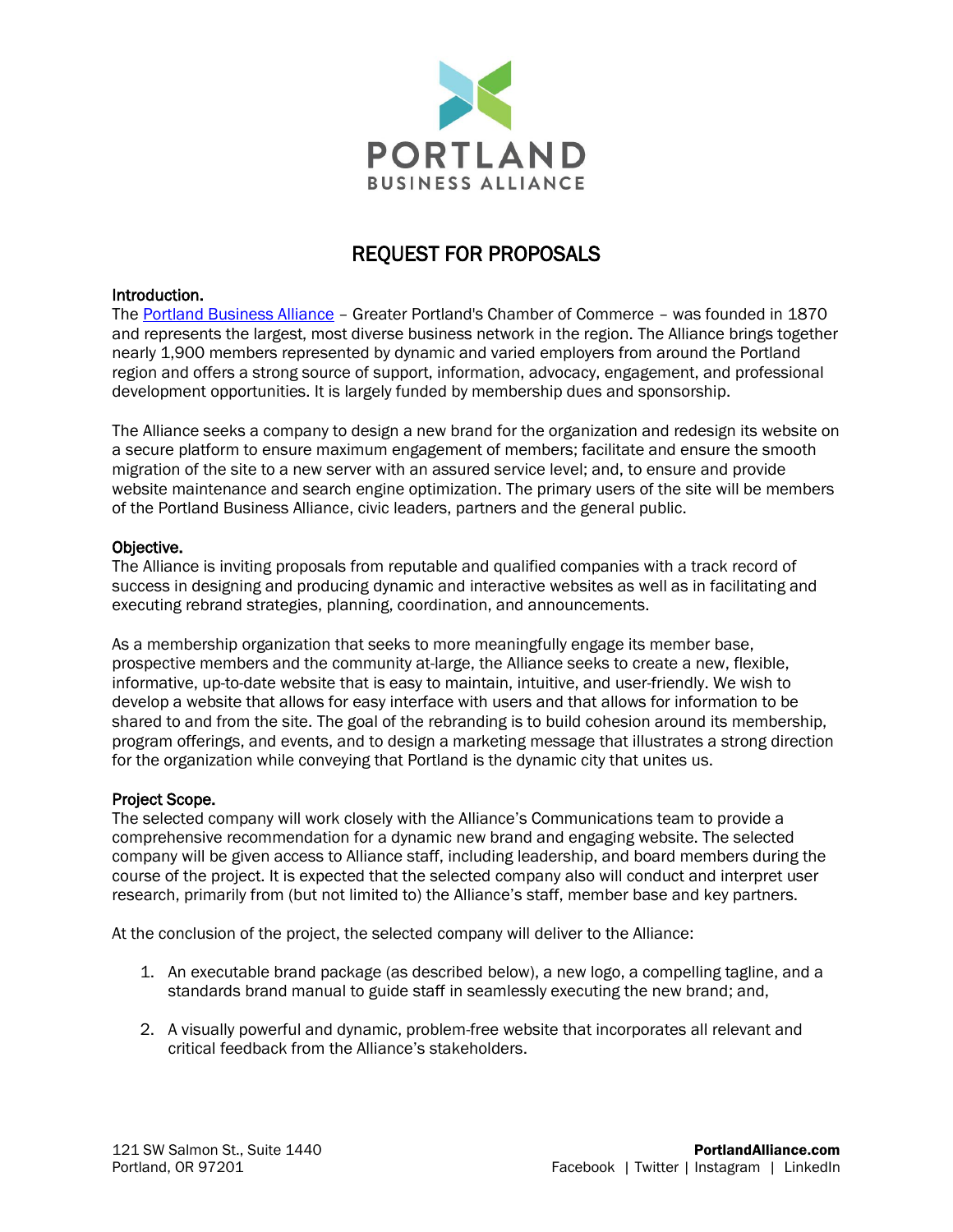The Portland Business Alliance currently has a highly-interactive website that encourages engagement with current and prospective members, community partners, local elected leaders and the regional business community. The website is a resource of information; a place for registering attendance for upcoming events; a way to encourage engagement on policy issues; and, includes a member portal where users can update business information tied to the searchable online business directory.

We encourage companies to offer suggestions and be creative in responding to this RFP.

# Project Details.

For the rebranding, the Alliance envisions an executable brand package that includes:

- Detailed treatment of marketing materials (with graphic elements, fonts and color palettes).
- A smart and memorable tagline.
- A standards manual that will guide staff in seamlessly executing the new brand.
- A redesign of the Alliance's current logo.

For the website, the selected company will develop a new, redesigned site that incorporates the following:

- Conducts and interprets user research to better understand web audience, their needs, and concerns. The Alliance will provide access to focus groups.
- The Alliance will write all copy for the new site in consultation with selected company with a view to writing copy for web readability and SEO.
- Provides a modern design based on user experience best practices that enables different audiences to access information relevant to them.
- Incorporates design for an optimal user experience (UX) that can be measured for effectiveness and tracks how users interact with the site.
- Integrates social media widgets and allows for sharing of content across the website and social media platforms.
- Selected company will advise on best practices related to basic SEO strategies.
- Utilizes responsive design with the latest technologies to provide a consistent user interface across common modern devices, including desktop, tablets, and mobile devices.
- New website will include the same expectations for members interactivity and engagement that currently exists with the goal of improving user experience where there are opportunities.
	- o Current website integrations with GrowthZone feature:
		- Searchable member directory
		- Online registration of events
		- Secure member portal to create a user profile and update company information that is displayed in member directory
		- **•** Place for members to post their organization's events and discounts within member portal
		- Member engagement on policy issues by signing up to be part of committees
	- o Integrates with critical third-party software, including:
		- GrowthZone: a web-based CRM and association database management tool (APIs available)
		- VoterVoice: a web-based policy alert tool that helps mobilize our members to influence policy outcomes (APIs available)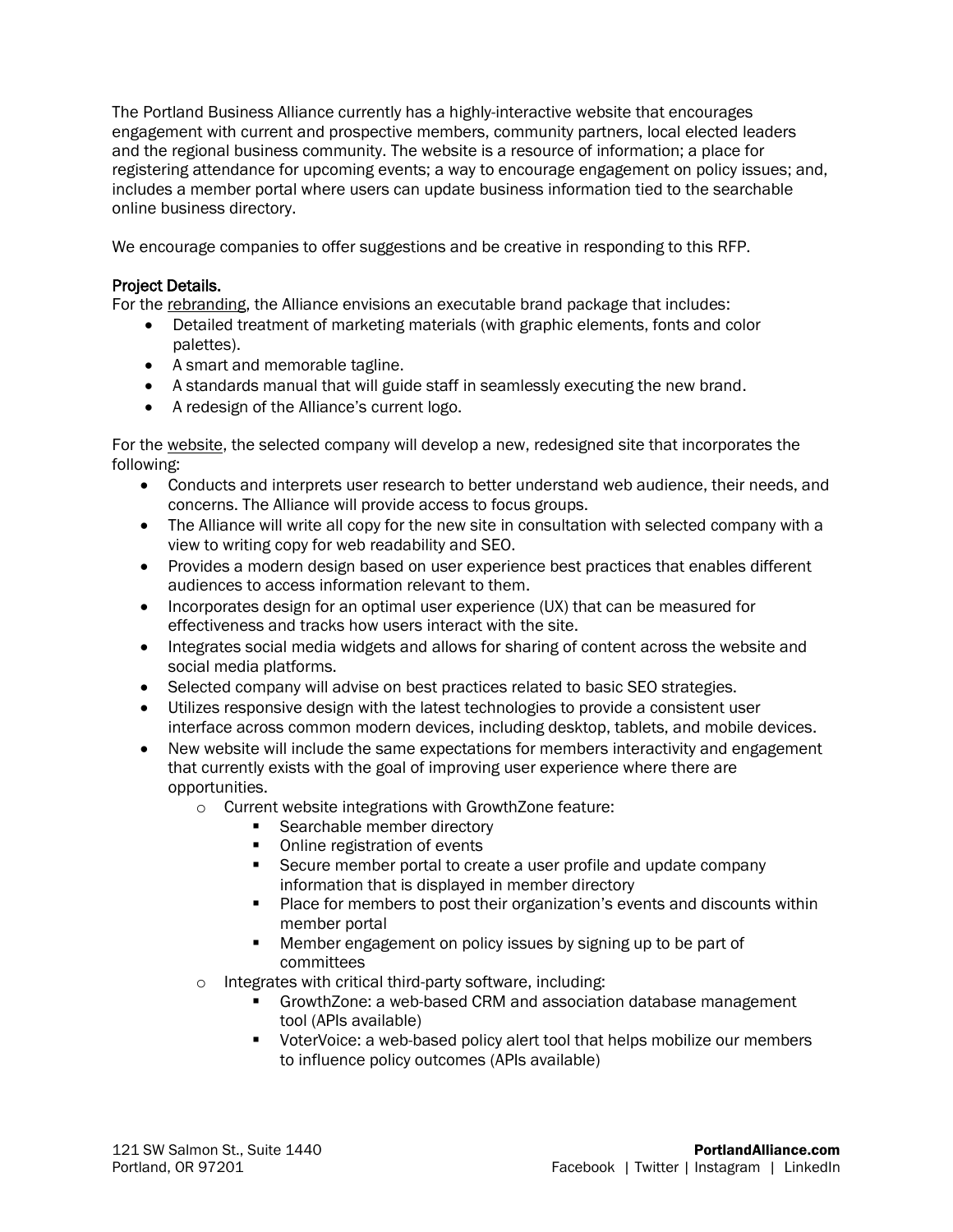- Utilizes a web-based, open-source content management system that allows key staff to easily update content without directly accessing source code (we have a strong preference for WordPress, but are open to other options.) .
- Provides an archival system for press releases, photos, videos and moves historical data to a searchable database.
- Incorporates a strong in-site search function, allowing users to find content across the site.
- Allows users to take action on site (e.g. register for events, enroll in membership, update their member profile, sign up for a newsletter, share a story on social, etc.
- Integration of Constant Contact sign-up for email list building and member communications
- Selected company will conduct usability testing with real users (e.g. focus groups, online usability testing, etc.)
- Describe your recommended hosting solution and include annual cost.

# Ownership of Final Product/Intellectual Property.

As part of the RFP response, firms will need to provide a brief statement regarding the ownership of the produced materials (including, but not limited to: website, logo, tagline) or provide the firm's policy regarding intellectual property issues. Please include in the proposal what will be required for the Alliance to own the final work produced.

## Estimated Project Duration.

Upon execution of a contract, the Alliance expects that the website and rebrand project will take approximately 12 months to complete. It is also expected that the contracted firm will proactively advise the Alliance of any project problems and/or delays.

#### Assumptions and Agreements.

The Alliance reserves the right to dismiss any proposal for any reason.

The proposal shall include portfolio examples (online links are acceptable) and references of businesses with which the firm has worked on similar assignments.

#### Submittal Requirements.

Proposals must be submitted in a .pdf format to Vanessa Briseño at [vbriseno@portlandalliance.com.](mailto:vbriseno@portlandalliance.com)

Proposals must include the following:

- 1. Acknowledgement of Terms of the RFP process by the Company's Owner.
- 2. A Company profile that includes the length of time in business, a description of core competencies, and short bios of core staff.
- 3. Description of the company's design philosophy and methodology.
- 4. A website design portfolio of similar work (three examples) completed for previous clients that demonstrates how new websites improved on the old design by solving specific problems, improving engagement, etc.
- 5. A comprehensive package illustrating rebranding through tagline development and design elements and colors carried through a variety of promotional pieces.
- 6. Description of the company's availability to begin the project in accordance with the schedule (see below). Provide a proposed timeline for implementation and delivery.
- 7. Provide a suggested project schedule detailing the time required for each major step or phase of the project. Include details of how you intend to communicate with the project lead at the Alliance during the period of design/development, and at what intervals.
- 8. Description of recommended hosting solution and include annual cost.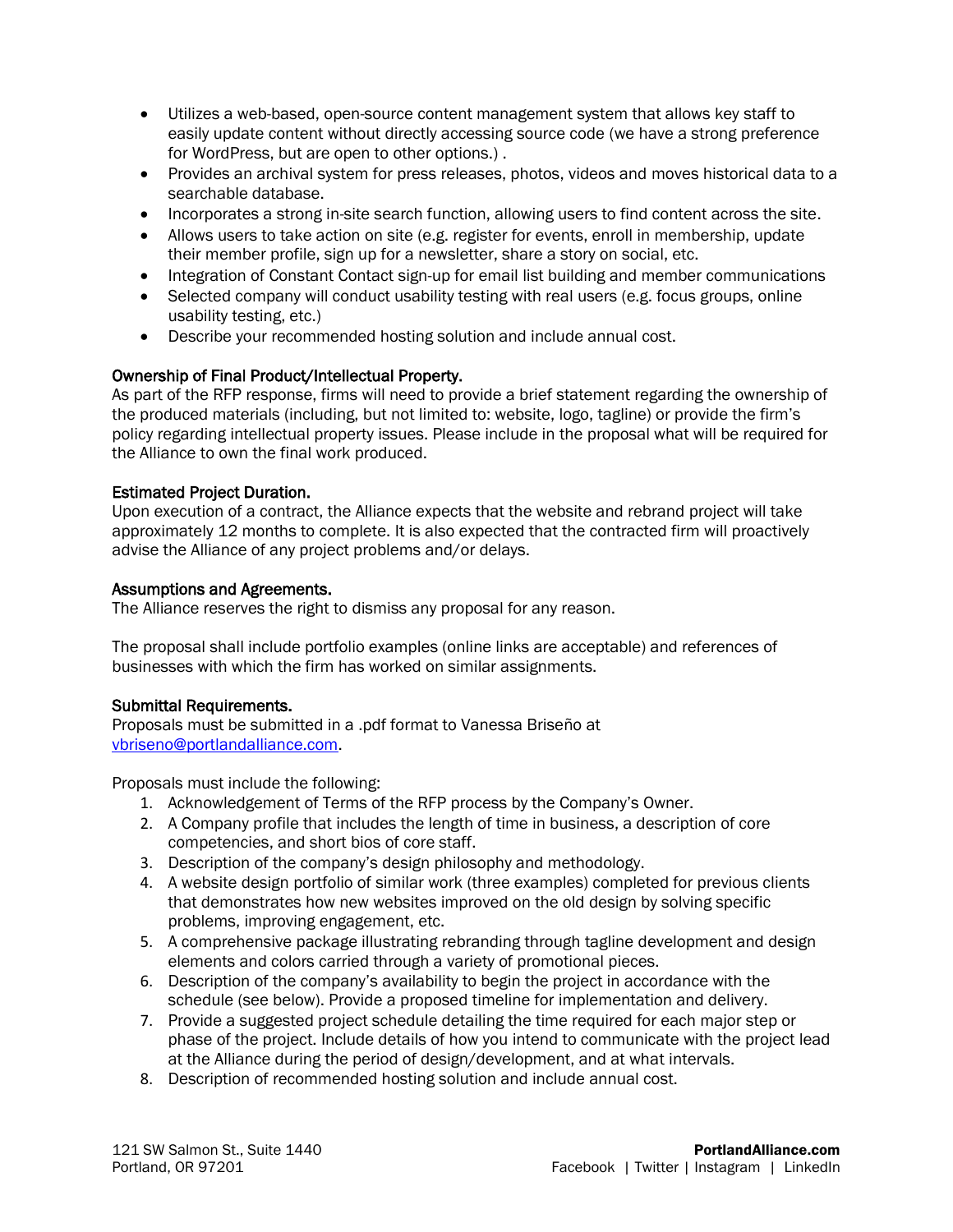- 9. List service fees for the completion of the projects as requested and present the total estimated cost to complete the project, the hourly fees (with number of hours estimated) or flat rates. Include all project phases and tasks, along with a line-item breakdown of costs.
- 10. Biographies for key individual(s) assigned to the project including tenure with the firm. Please note: if your firm is selected as a finalist, you will be asked to bring to the interview only those key individuals who will be working on the account.
- 11. Three references including the type of work done for each project and the date of completion.
- 12. Please include company name, address, phone number and contact name.
- 13. A summary explaining why your firm is most qualified.

# All submissions must be sent electronically as a .pdf.

Preferred consideration will be given to proposals that also address the following:

- Project Management Tools Your company's process for tracking and documenting project status.
- Deliverables Detailed outline the products and/or services that will be delivered.
- User Training and Support Provide details on the user training and support included for our content editors along with the training support format (i.e., live web, chat, email, phonebased, hard copy, other documentation, etc.).
- Hardware List any hardware necessary to host and/or support the projects identified.
- List any recommended configurations for a robust and reliable environment.
- Include hardware redundancy and/or disaster recovery recommendations.
- Payment Include any requirements or preferences regarding invoicing and payment.
- Include your company's terms and conditions on the projects identified, including general expectations of Alliance stakeholders.

# Commitment to Diversity, Equity and Inclusion.

The Alliance is committed to enhancing diversity, equity and inclusion. As such, we encourage companies that embrace these values and that have a track record of developing websites that are inclusive. The Alliance values working with minority-owned businesses to support equity and inclusion. Business owners with certified and/or special socio-economic status are encouraged to apply.

Companies that submit a proposal do not need to be a member of the Portland Business Alliance at the time of submission, though we ask that you become a member if selected.

# Selection Process.

The following details the two‐step process the Alliance's Communication's Department will use to determine the interest, qualifications and selection of a final partner for the project:

- 1. Submission of qualifications: Pre‐qualification the Marketing Department will determine which firm(s) is best qualified to complete the project based on the information requested in the RFP. Qualified proposals will be presented to the Alliance's leadership team and select Board Members for review, consideration, and selection of a maximum of three (3) finalists.
- 2. The Communications Department will ask the finalists to make a presentation to Alliance staff and key stakeholders providing initial observations and recommendations and presenting a case study about a project of similar scope. Following the completion of all presentations, a firm will be selected based on best fit.